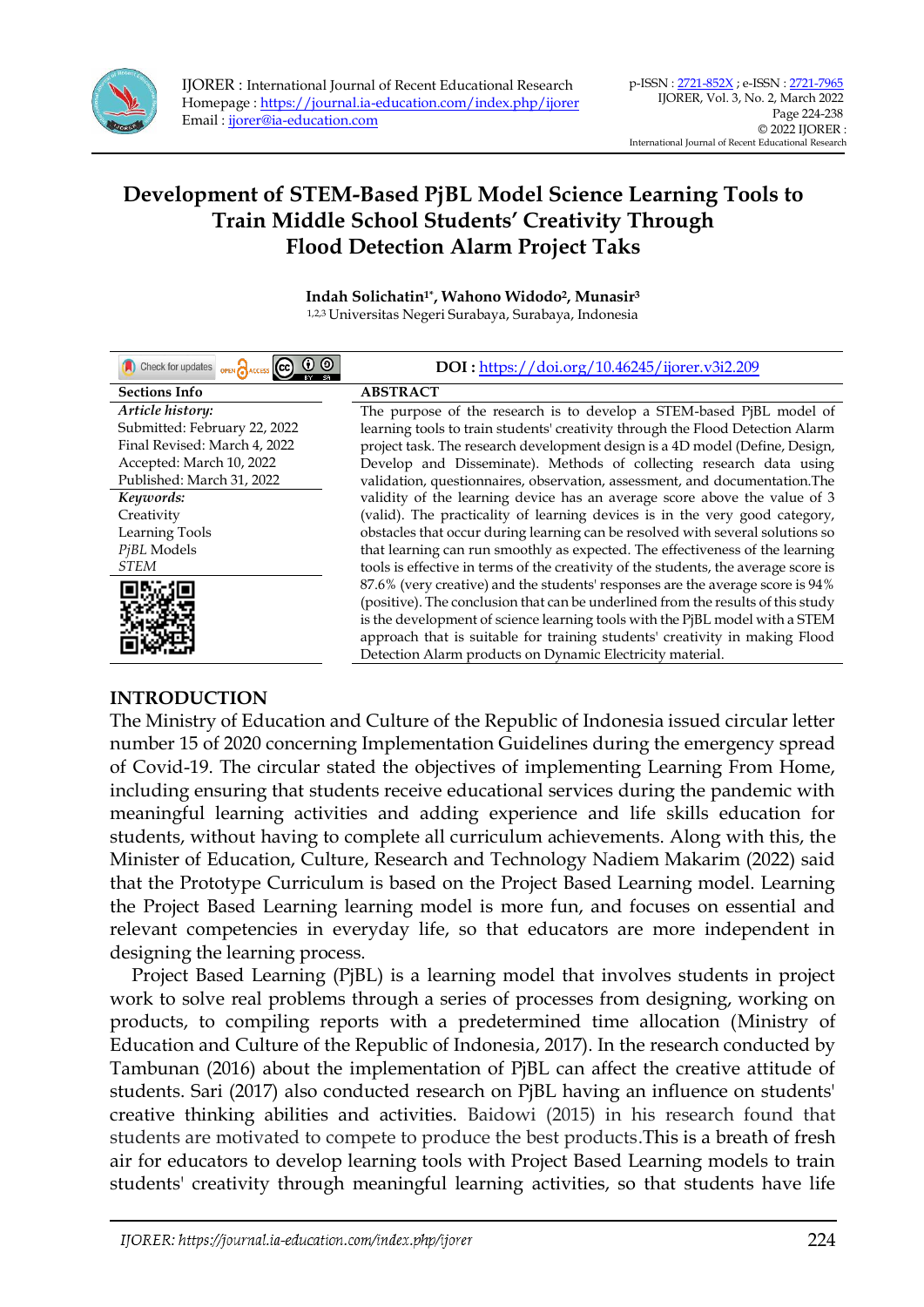

IJORER : International Journal of Recent Educational Research Homepage :<https://journal.ia-education.com/index.php/ijorer> Email [: ijorer@ia-education.com](file:///C:/Users/Tatangm/Downloads/ijorer@ia-education.com)

skills and skills in solving real problems in everyday life. The implementation of learning activities with the PjBL model is adjusted to the steps in the Figure 1.



**Figure 1**. PjBL model steps chart. Source: SEAMEO Regional Center for QITEP in Science. (2018).

Some of the advantages of the Project Based Learning model (Ministry of Education and Culture, 2016): Develop problem solving skills; train creativity; train teamwork; improve skills in communication; facilitate students in gaining experience in applying concepts to practice in carrying out project assignments; facilitating gain experience; creating a fun and meaningful learning atmosphere. Meanwhile, the weaknesses of the PjBL model include: Constraints in understanding and implementation if they are unable to manage information; There are students who are not active; Understanding of the material is not complete. Educators can reduce the weaknesses of PjBL model learning by providing understanding guidance, facilitating available equipment, sorting project tasks so that students can easily implement them to save time and money expenditure. Educators provide support to students so that learning is fun and does not feel pressured by the project assignments given (Ministry of Education and Culture, 2016).

The description above explains that learning with the PjBL model can train students to be involved in designing, working, creating products, and reporting the results of activities in solving real problems according to the creativity of students. PjBL can improve the ability of students to understand and compile the information they have obtained and be responsible for project activities. In addition, PjBL enhances group collaboration, continuity between theory and practice. The implementation of learning activities is adjusted to the PjBL learning steps. PjBL has advantages and disadvantages but weaknesses can be reduced by several actions. Some researchers combine PjBL with STEM. According to Mawarni (2020) that learning with the STEM-based PjBL model is very good for training students' creative thinking skills. Juhariyah (2017) also conducted research on increasing students' creative thinking skills when participating in STEMbased PjBL learning models. Fajrina (2018) also conducted research on the creative thinking abilities of students who differed between students who were treated with PjBL-STEM learning models with students participating in conventional learning.

The government's policy in implementing independent learning education places more emphasis on the concept of STEAM (Science, Technology, Engineering, the Arts, and Mathematics). It aims to integrate the national education curriculum with the needs of the industry in the future. Yamin & Syahrir (2020); Rifandi & Rahmi (2019) explained about the purpose of STEM learning, namely to improve students' skills in science, operate technology, problem solving techniques and math skills to adapt in the 21st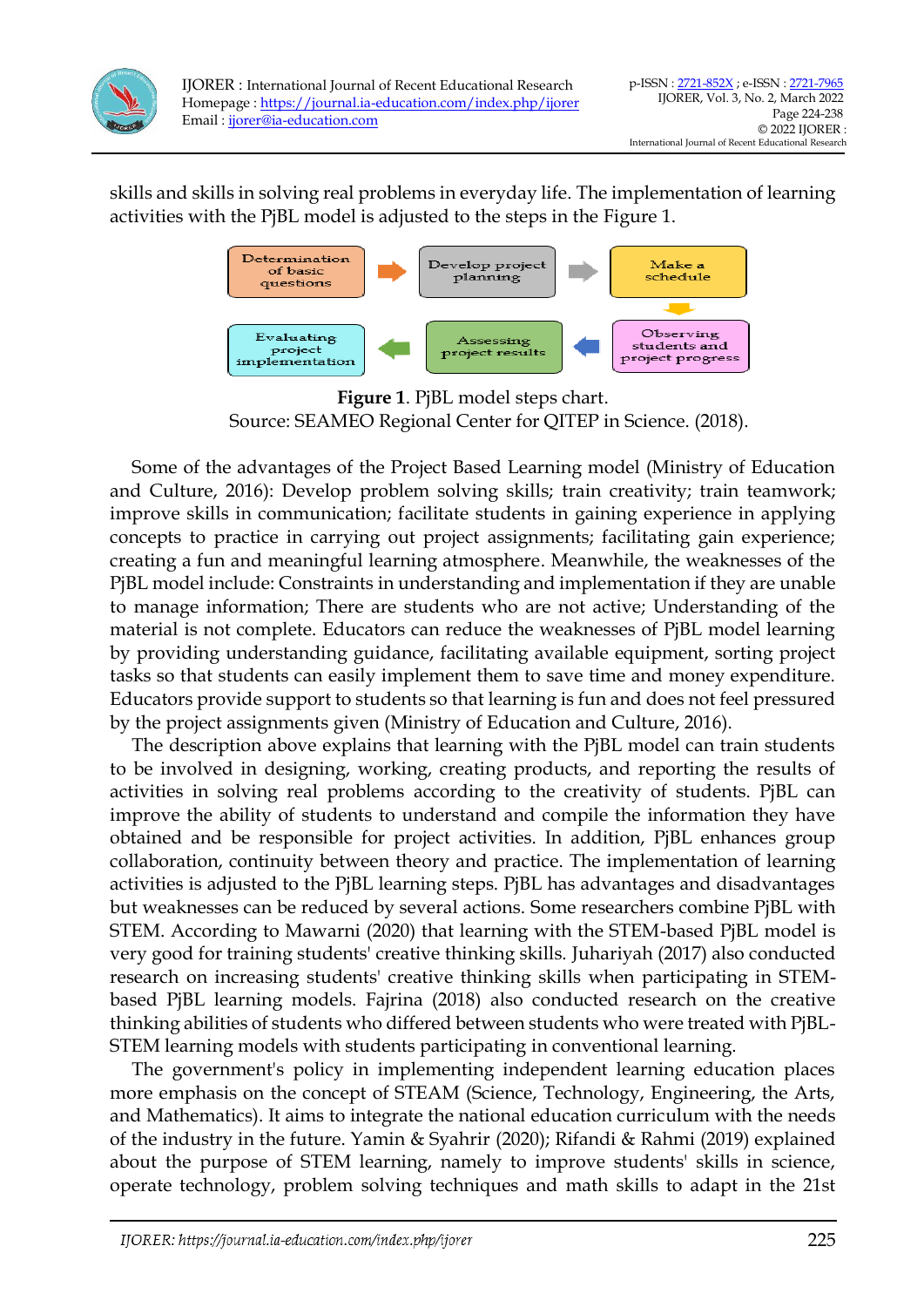century. Indrawati (2018) argues that students who are forged through learning the STEM approach (Science, Technology, Engineering, and Mathematics) can compete in the 21st century. The STEM approach integrates the concepts of science, technology, engineering and mathematics that are applied in the field of learning to solve problems and produce products that are beneficial to others. Asmuniv (2015) explained that through STEM, scientific literacy is to examine observations and measurements of natural phenomena. Technology is a human effort to transform nature in meeting the needs to be comfortable, safe, and fast. Engineering is the ability to apply scientific concepts and principles to design tools, aircraft, machines, and systems that are useful to humans. Mathematics connects numbers into patterns to solve problems, and connects science, technology, and engineering. The benefits of the STEM approach include: A change in the educational process, an increase in scientific understanding, an increase in human resources, the growth of engineering and technology, and the key to progress and renewal.

The description above explains that learning with the PjBL model can train students to be involved in designing, working, creating products, and reporting the results of activities in solving real problems according to the creativity of students. PjBL can improve the ability of students to understand and compile the information they have obtained and be responsible for project activities. In addition, PjBL enhances group collaboration, continuity between theory and practice. The implementation of learning activities is adjusted to the PjBL learning steps. PjBL has advantages and disadvantages but weaknesses can be reduced by several actions. The description above explains that STEM is a learning approach to forge students to integrate the concepts of science, technology, engineering, and mathematics in order to produce products that are beneficial to others. Through the STEM approach, it is hoped that students can adapt in the 21st century. The STEM approach if developed in learning has several benefits for change and progress for the better. The National Disaster Management Agency in 2018 presented data that there were 500 to 2000 flood phenomena in the past year. Yohana (2017) argue that flooding is an event due to the accumulation of water on the ground surface and cannot be absorbed by the soil. Eldi (2020) stated that the flood problem was caused by several factors, including: urban dynamics and development; land management and land use change that have an impact on the environment. Floods are a real problem that students immediately feel the negative impact.

Flood Detection Alarm is a tool that serves to give a marker that a flood will occur somewhere. Flood detection alarms generally consist of electrical components arranged in such a way that current can flow in the circuit and produce a signal such as sound and light. Ikhsan & Hendrasari (2020) conducted a study by testing the Arduino Uno Alarm as a flood sign that can be accessed through residents' smartphones. Herawati (2020) conducted research by making a Prototype Alarm with a Funduino water level sensor based on the Arduino Uno that could be monitored via an LCD which is useful for reducing losses due to flooding. Ananda (2019) explains that the level of complexity of flood detectors varies, ranging from simple to complex according to the needs and creativity of the maker.

Science learning consists of activities such as observing, determining problems, making hypotheses, conducting tests, collecting data, analyzing data, and concluding (Widodo, 2016). Learning science uses four approaches, namely Attitude, Process, Product, and Application. Through science learning, educators can invite students to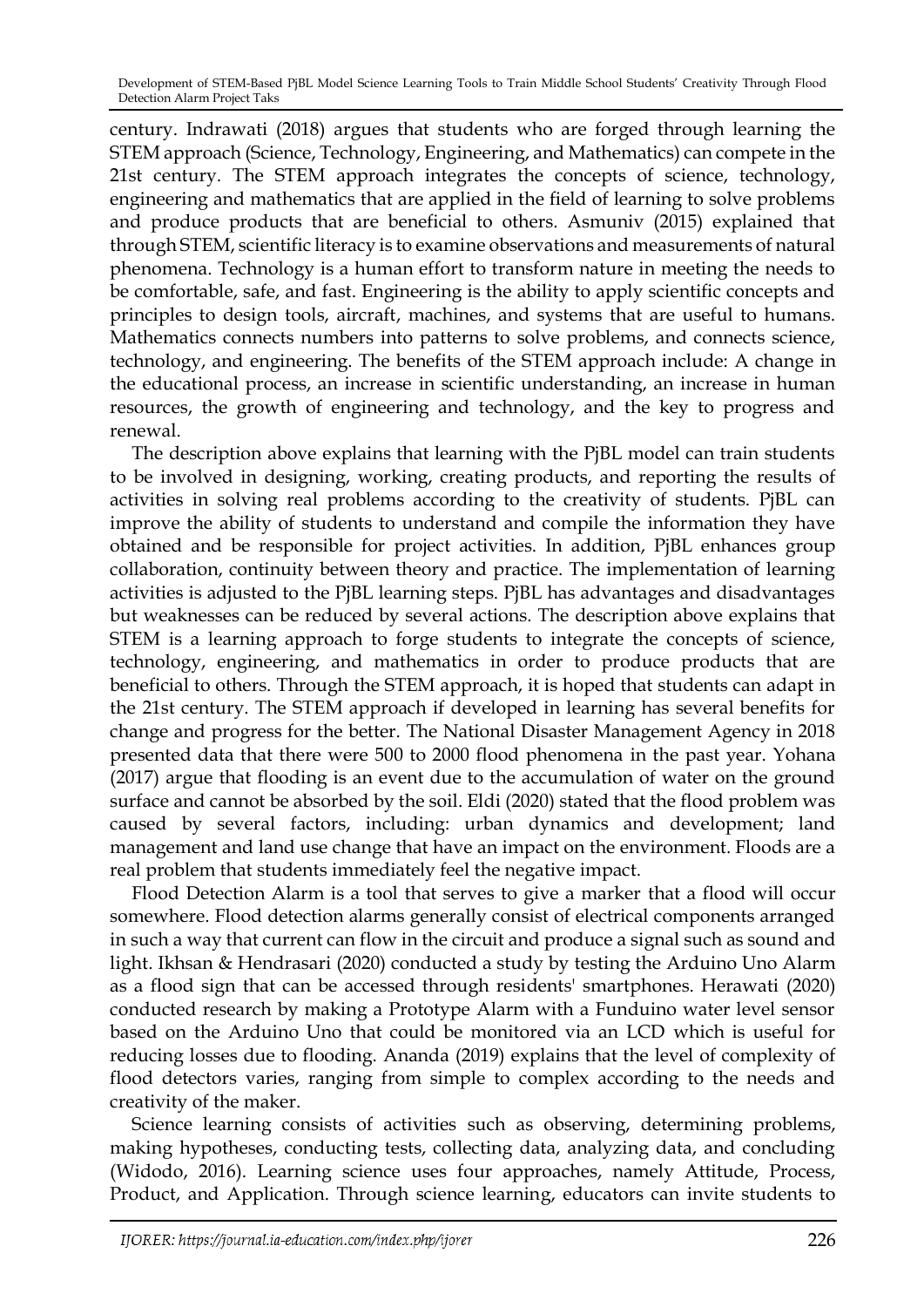make an alarm product to detect floods early according to the creativity of students. Educators can use the flood phenomenon and the negative impacts it causes as a topic of problems in science learning, so that students can take precautions and take action to reduce all possibilities for losses caused by floods. Afgani (2020) argues that creative education requires students to develop the work they make as attractive as possible. The characteristics of the product's creativity have never been created, there are combinations or product innovations before and the product is useful, better, more effective and more efficient. Yuliani (2020) conducted a study on the effect of product creativity by reviewing that successful entrepreneurs must think creatively to solve every problem. Marlinah (2017) argues that one of the supports for community welfare is to develop creative abilities and the ability of people's creativity to produce a product.

Budiarti (2015) explains that creativity is a manifestation of a new innovative idea, or a person's unique productive endeavor. Wulandari (2018) explains that students' creativity is influenced by environmental factors other than talent factors. According to Adinda (2020) argues that educators have a responsibility to develop creativity from an early age by providing stimulation support and facilities needed by students. This research was developed so that students are trained in making a creative product. Through science learning, it is hoped that the creativity of students can be trained as early as possible to be more independent in dealing with all the real problems they face. Students can be trained in their creativity by making an alarm product to detect floods early. Assessment is a process of collecting data on student learning outcomes as material for making educational decisions. Described practice assessment, project appraisal, and performance appraisal (product/work) as performance appraisals. Performance appraisal includes observing the performance of skills when students carry out activities, making products or works, results/products of performance tasks. Product assessment is carried out by assessing the quality, quantity and beauty of the work or product. The results of the work in the form of products, works, including project reports. Project appraisal usually considers the time in completing project tasks. Project assessment describes the skills of students in mastering and practicing the knowledge they already have. The assessment of the creativity of the work or product produced can be assessed from the attractiveness of the product made by students. Creativity assessment can also be assessed based on product novelty, product combination and innovation, as well as product benefits, quality, effectiveness and efficiency. Based on the above background, researchers are interested in conducting research by developing learning tools through the provision of projects in the form of Flood Detection Alarm products to train students' creativity. The formulation of the problem raised is "How can the use of learning devices with the Project Based Learning learning model with a STEM approach in science lessons train the creativity of junior high school students through the Flood Detection Alarm task?" There are several things to solve the problem formulation by conducting the validity of the learning tools, the practicality of the learning tools, and the effectiveness of the learning tools developed in this study.

### **RESEARCH METHOD**

This study uses development research with the aim of finding, expanding, and validating learning device products. Development research uses the 4D method (Design, Define, Develop, Dessiminate) to train students' creativity through assignments to make Flood Detection Alarm products. The research subjects were 60 students of class IX Public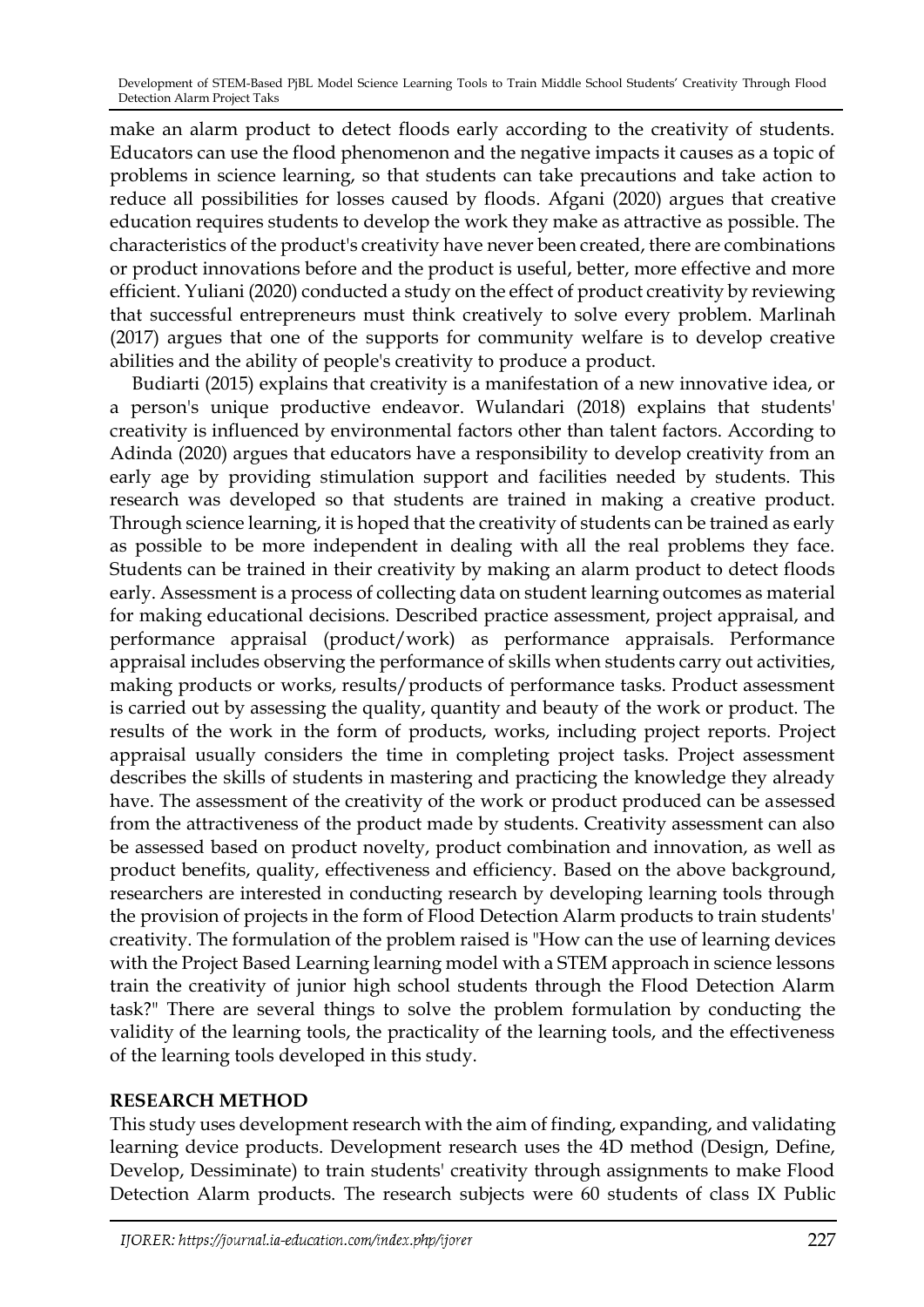Middle School 2 Bangkalan for the 2020/2021 academic year. The stages of the 4D development model are described in the Figure 2.



**Figure 2**: Stages of a modified 4D model from Thiagarajan (1974)

Four stages of the 4D development model were carried out in this study:

- 1. **Defining Phase**, namely carrying out problem analysis in learning, in the form of analyzing the characteristics of students, analyzing learning materials, and formulating learning.
	- a. Analysis of the characteristics of class IX students of Public Middle School 2 Bangkalan is more interested in learning by doing activities in the form of performances or making products individually or in groups rather than just listening to explanations or watching learning videos.
	- b. The analysis of the learning materials applied in this research includes the concepts of the Hydrosphere, Archimedes' Law, and Dynamic Electricity which are learned by students in the science subjects of SMP which are packaged in one learning theme in the project assignment in the form of a Flood Detection Alarm product. Core Competencies and Basic Competencies for Hydrosphere, Archimedes Law, and Dynamic Electricity materials based on the 2013 Curriculum (Minister of Education and Culture Regulation Number 24 Year 2016). The researcher made a concept map of the material analysis of Hydrosphere Science, Archimedes' Law, and Dynamic Electricity which was integrated with STEM as in Figure 3.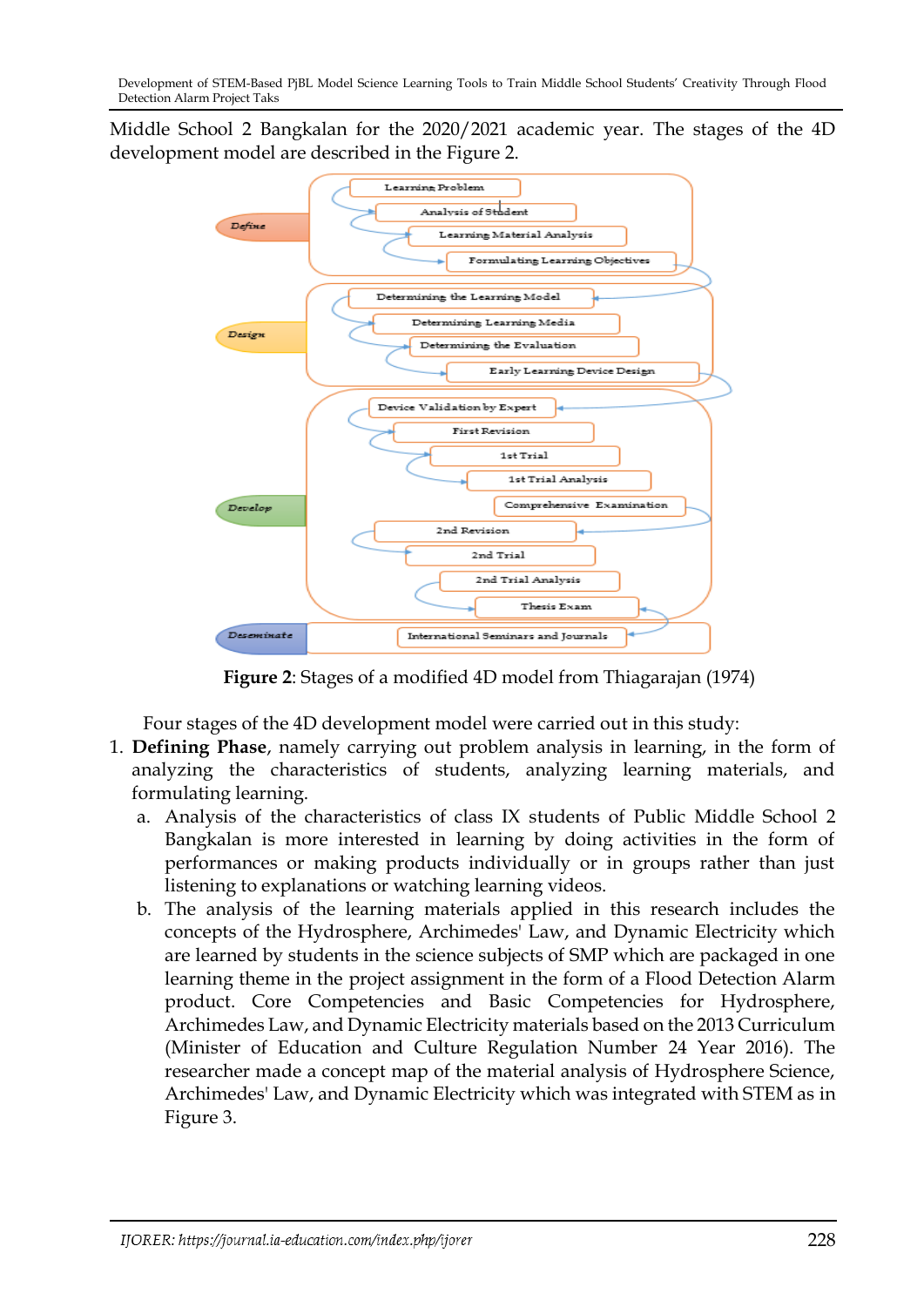

**Figure 3.** Material analysis concept map chart Hydrosphere Science, Archimedes' Law, and STEM-integrated Dynamic Electricity.

- **2. Design Phase:** The stage of designing learning tools to be tested in the experimental class. The design stages include: determining learning strategies, selecting learning media, and compiling evaluation instruments.
- **3. Development Phase:** Testing learning tools in the form of: a). Validation from experts/experts, b). revision based on the input of the validation results, c) the device will be implemented in the classroom at the trial stage, d) the test results will be analyzed whether it is good and feasible to use.
- **4. Disseminate Phase:** Dissemination of research results is carried out within the scope of the State University of Surabaya and the school where the research is located, namely, Public Middle School 2 Bangkalan. In addition, researchers also disseminate through participation in the publication of international seminars and journals.

### **Research variable**

Research variables in terms of:

1. Validity of learning tools: carried out by expert reviewers or validators using instruments and learning device validation sheets which include Syllabus, Lesson plan, Teaching Materials, Student Worksheets, Question Instruments, and Observation Sheets. Learning devices are said to be suitable for use if the minimum level of validity reaches a score of 3. Quantitatively the scores are interpreted according to the criteria in Table 1.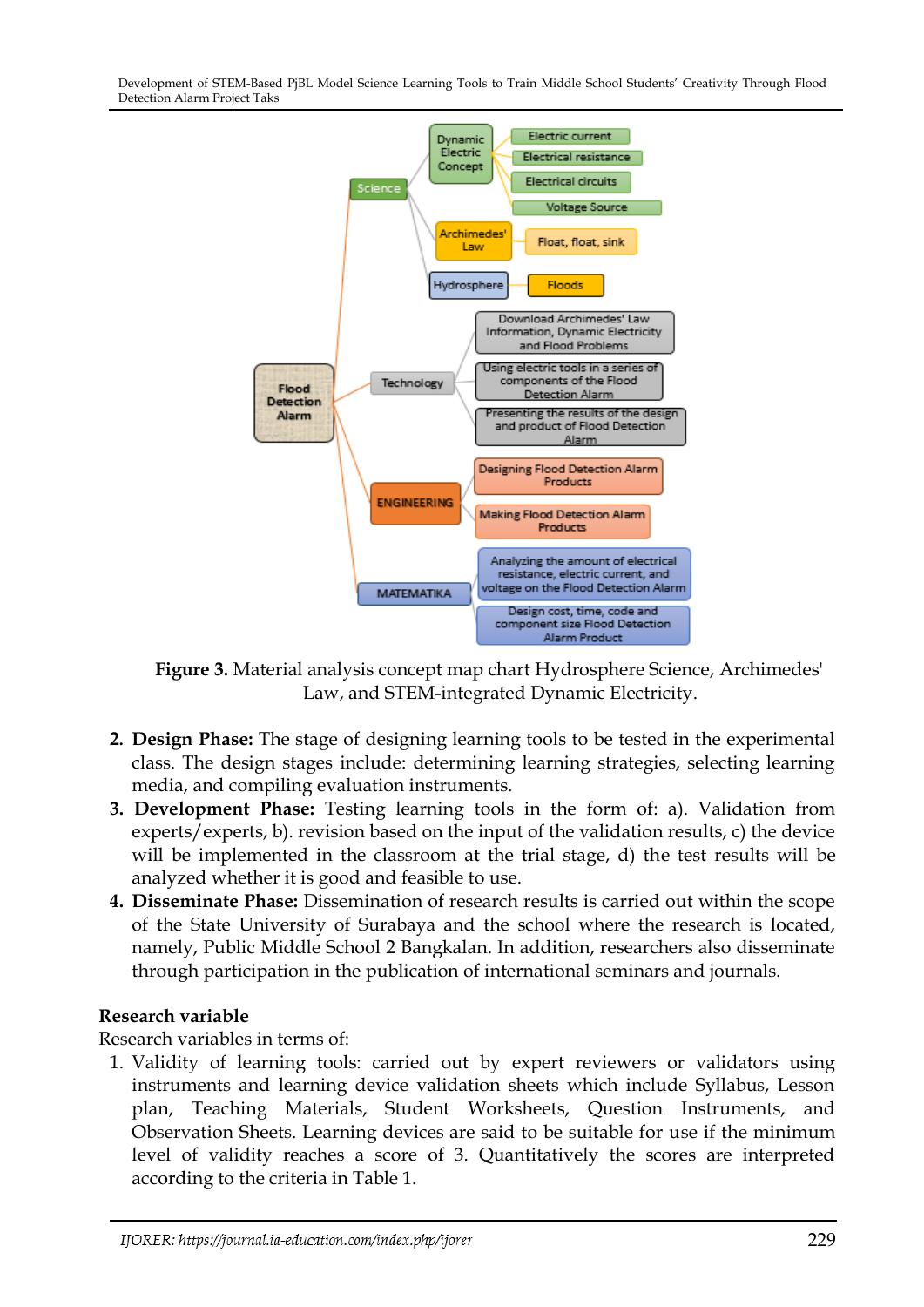| <b>Table 1.</b> Quantitative description of learning device vanuation score. |                |                                                       |  |  |
|------------------------------------------------------------------------------|----------------|-------------------------------------------------------|--|--|
| <b>Value Range</b>                                                           | Value Criteria | Explanation                                           |  |  |
|                                                                              | Very valid     | worth applying without repair                         |  |  |
| 3                                                                            | Valid          | worth implementing with minor improvements            |  |  |
| C.                                                                           |                | Not enough valid need major repair                    |  |  |
|                                                                              | Not valid      | not recommended to apply                              |  |  |
|                                                                              |                | $(A \text{dashed from } \text{Allamin}$ Combia $2018$ |  |  |

**Table 1.** Quantitative description of learning device validation score.

(Adapted from Allamin Sophia, 2018)

Mathematically the assessment agreement of the validators is calculated by:

$$
Percentage of Agreement = \left(1 - \left[\frac{A-B}{A+B}\right]\right)x \, 100\%
$$

Description :

A : Highest score

B : Lowest score

The assessment of the validator is categorized as agree, if the result of the Percentage of Agreement has a value of > 75% (Borich in Allin Sophia, 2018).

- 2. The practicality of the science learning tools carried out includes:
	- a. The implementation of learning is defined as the level of achievement of the stages in learning activities with the STEM-based PjBL model carried out by researchers. The assessment of the implementation of this learning was observed by two observers using an observation sheet with reference to the RPP steps. The observer's assessment score when observing the learning process has a range of 1 to 4. The interpretation of the results of the assessment of the implementation of learning is in Table 2.

| Criteria        | <b>Score</b>                        |  |
|-----------------|-------------------------------------|--|
| Very good       |                                     |  |
| Good            | 3                                   |  |
| Not enough good |                                     |  |
| Not good        |                                     |  |
|                 | (Adapted from Allamin Sophia, 2018) |  |

| Table 2. Likert scale criteria for Implementation of RPP. |
|-----------------------------------------------------------|
|                                                           |

The formula used to obtain the percentage is as follows:

% Implementation = 
$$
\frac{the average score of the observations}{max score} x 100\%
$$

The results of the percentage of implementation are categorized qualitatively as in Table 3.

| Table 3. Categories of quality of learning implementation. |                        |  |  |  |
|------------------------------------------------------------|------------------------|--|--|--|
| Percentage                                                 | Criteria               |  |  |  |
| $0\% - 20\%$                                               | Very bad               |  |  |  |
| $21\% - 40\%$                                              | Bad                    |  |  |  |
| $41\% - 60\%$                                              | Quite good             |  |  |  |
| $61\% - 80\%$                                              | Good                   |  |  |  |
| $81\%$ - $100\%$                                           | Very good              |  |  |  |
|                                                            | (Allamin Sophia, 2018) |  |  |  |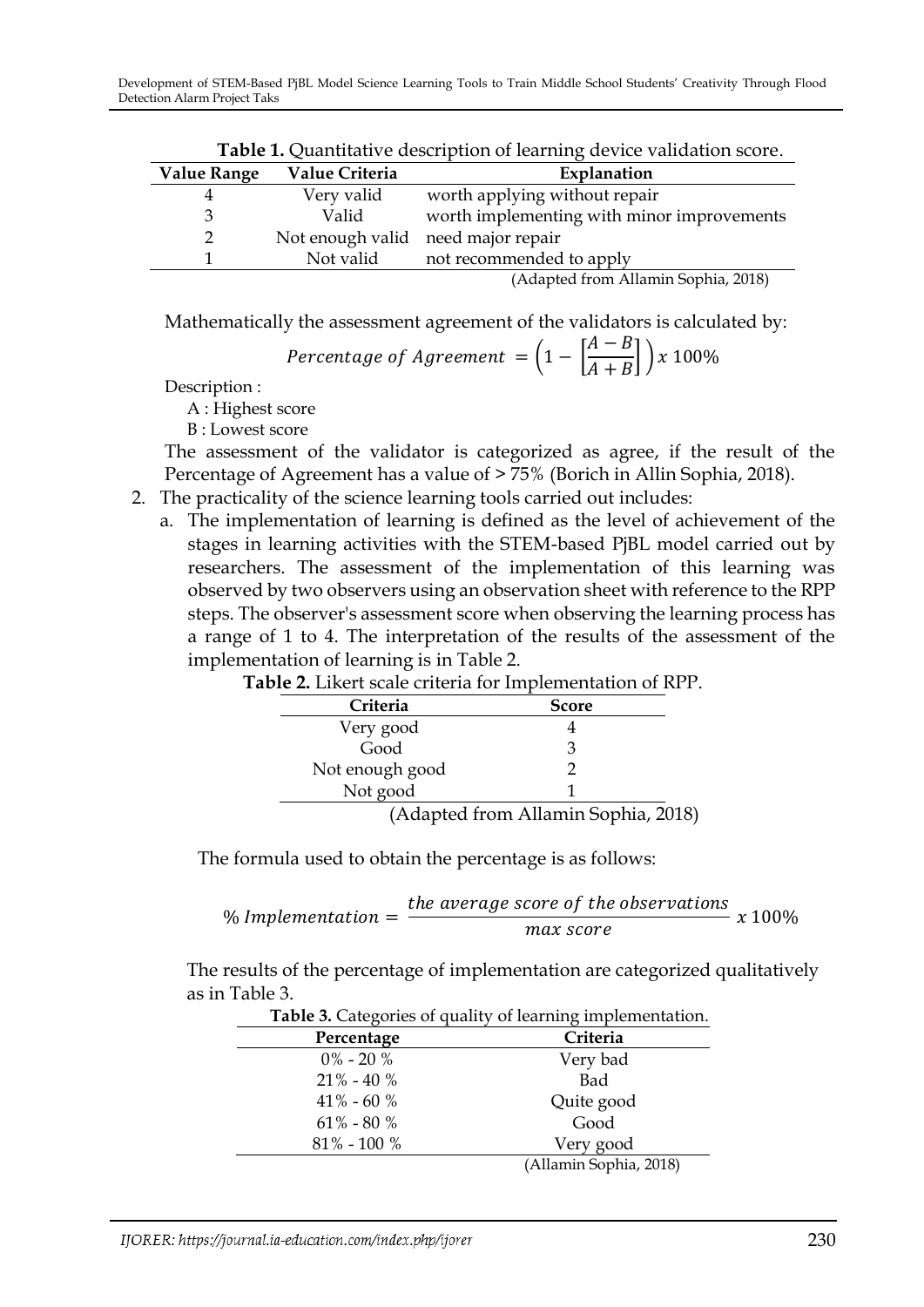- b. The activities of students during learning were observed using an observation sheet by observers. The observer's assessment score when observing the learning process has a range of 1 to 4. The interpretation of the results of the assessment of the implementation of learning is in Table 2. The results of the percentage of implementation are categorized qualitatively following the percentages and criteria as in Table 3.
- c. Obstacles in learning are obstacles or obstacles during learning activities using the STEM-based PjBL model in the science field of junior high school through the Flood Detection Alarm project task which was observed by two observers using the observation sheet for implementation constraints in learning.
- 3. Effectiveness: defined as the process that students must go through in obtaining learning outcomes. The level of effectiveness is based on:
	- a. Student creativity profile: Creativity profile is a product creativity profile during STEM-based PjBL activities. Product creativity profile is information on the creativity of students to create products as solutions to problem solving based on the assessment of aspects of novelty, tool use, level of complexity, appearance, and application of dynamic electricity in Flood Detection Alarm products. Product creativity scoring has a score range of 1 to 4 with an explanation of the description on each scale. The rating scale categories are as in the Table 4.

| Table 4. Student creativity criteria. |                |  |  |
|---------------------------------------|----------------|--|--|
| <b>Scoring scale</b>                  | Category       |  |  |
| $>81,25 - 100$                        | Very creative  |  |  |
| $>62,50 - 81,25$                      | Creative       |  |  |
| $>43,75 - 62,50$                      | Quite creative |  |  |
| $>25,00 - 43,75$                      | Not creative   |  |  |
| (Adaptation: Allamin Sophia, 2018)    |                |  |  |

**Table 4.** Student creativity criteria.

Students are said to have creative product categories if they meet the acquisition  $value > 62,50 - 53,25.$ 

b. Student responses: Students are asked to provide responses to learning activities using the STEM-based PjBL model in the science field of junior high school that they have experienced during the Flood Detection Alarm project assignment. Response questionnaires were distributed in two experimental and control classes. Learning devices are categorized as effective if the average percentage obtained has a minimum of strong criteria, namely a minimum percentage of > 75% with Good criteria (Borich in Allamin Sophia, 2018).

The data collection methods used are: validation, questionnaire, observation, assessment, and documentation. While the data analysis techniques used include:

1. Analysis of learning device data.

- 2. Data analysis of the practicality of learning devices consisting of observations of the implementation of learning, analysis of student activity observations, and analysis of learning barriers.
- 3. Data analysis on the effectiveness of learning tools consists of analyzing the profile of student creativity and student responses.

The research method matrix is presented in the Table 5.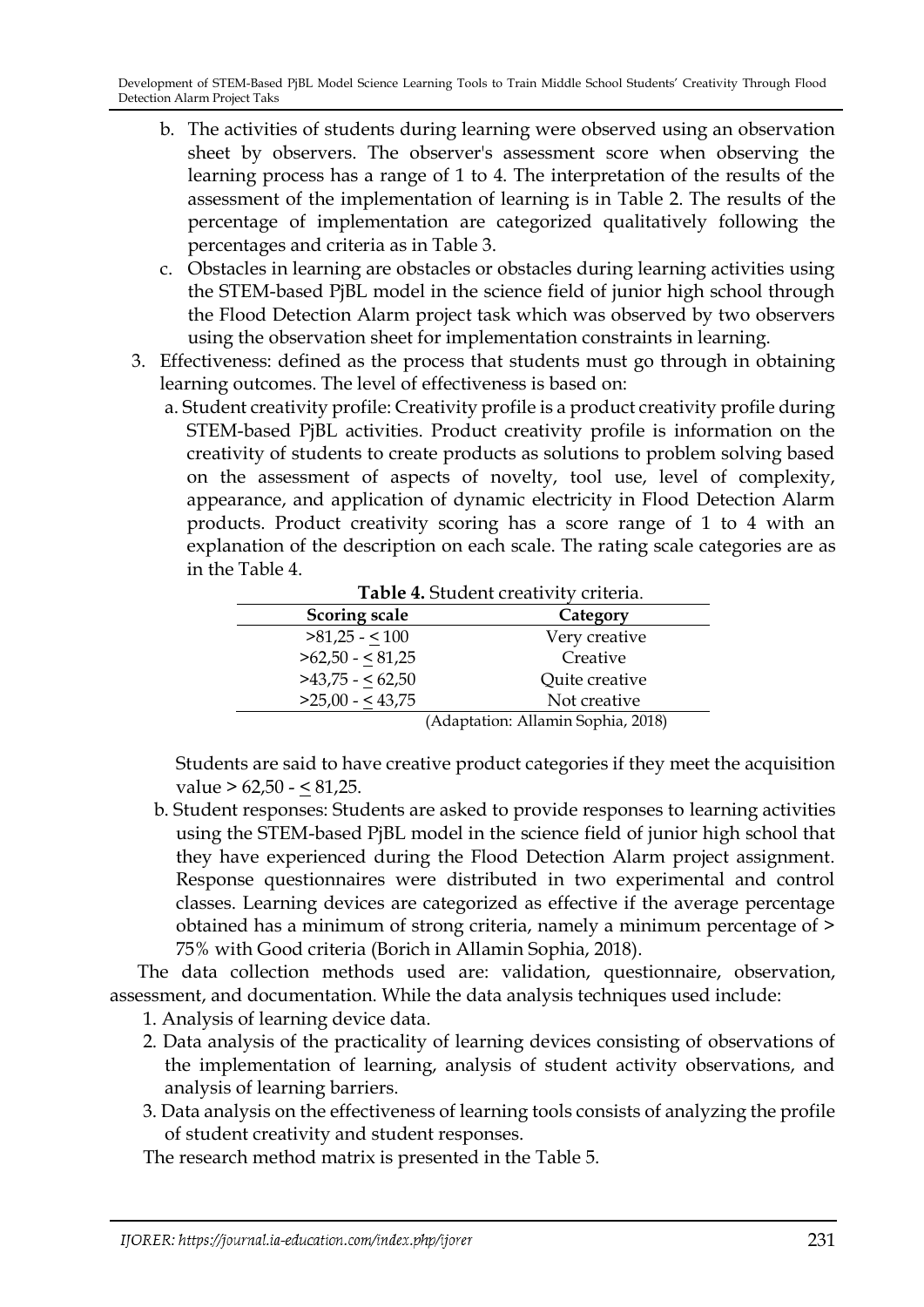| Table 5. Research method matrix.                                    |                            |                                                                                                                                                                                                                                                           |                                      |                                 |                                  |  |
|---------------------------------------------------------------------|----------------------------|-----------------------------------------------------------------------------------------------------------------------------------------------------------------------------------------------------------------------------------------------------------|--------------------------------------|---------------------------------|----------------------------------|--|
| Research<br>Research<br>Variable<br>Purposes                        |                            | <b>Operational Definition of</b><br>Research                                                                                                                                                                                                              | Research<br><b>Instruments</b>       | Data Source                     | Data<br>Collection<br>Techniques |  |
| Explain<br>whether or<br>not the<br>learning<br>device is<br>valid. | Learning<br>Media          | Assessment of learning<br>device validation by<br>validators.                                                                                                                                                                                             | Validation sheet                     | Validators                      | Validation                       |  |
| Describe the<br>practicality of<br>learning<br>devices.             | Practical<br>learning      | The use of learning tools<br>includes:<br>a) The implementation of<br>learning is the ongoing<br>stages of activities in<br>accordance with the RPP<br>b) Student activities are all                                                                      | Learning<br>implementation<br>sheet. | Observer                        | Observation                      |  |
|                                                                     |                            | activities carried out by<br>students during the<br>learning process using<br>STEM-based PjBL model                                                                                                                                                       | Student activity<br>sheet.           | Learners                        | Observation                      |  |
|                                                                     |                            | learning tools<br>c) Obstacles in learning<br>are obstacles observed by<br>observers during learning<br>activities                                                                                                                                        | Observation<br>sheet                 | Researchers<br>and<br>Observers | Observation                      |  |
| Describe the<br>effectiveness<br>of learning<br>tools.              | Learning<br>effectiveness. | Learning effectiveness<br>includes:<br>a) The profile of student<br>creativity is a description<br>of the creativity of<br>students in learning the<br>STEM-based PjBL model<br>through the project task of<br>making a Flood Detection<br>Alarm product. | Product rating<br>sheet              | Learners                        | Observation                      |  |
|                                                                     |                            | b) Participants' responses<br>to the components and<br>learning activities.                                                                                                                                                                               | Student<br>response<br>questionnaire | Learners                        | Questionnaire                    |  |

#### **RESULTS AND DISCUSSION**

The results of this study discuss the validation of STEM-based PjBL model learning tools that have been carried out by three validators. The results of data analysis regarding the validity of learning tools, practicality, effectiveness of the learning device trials.

## **1. Validation of learning tools.**

- The validation of learning tools includes:
- a. Results of Data Analysis of Learning Device Validation The results of the Data Analysis of Learning Device Validation are shown in the Figure 4.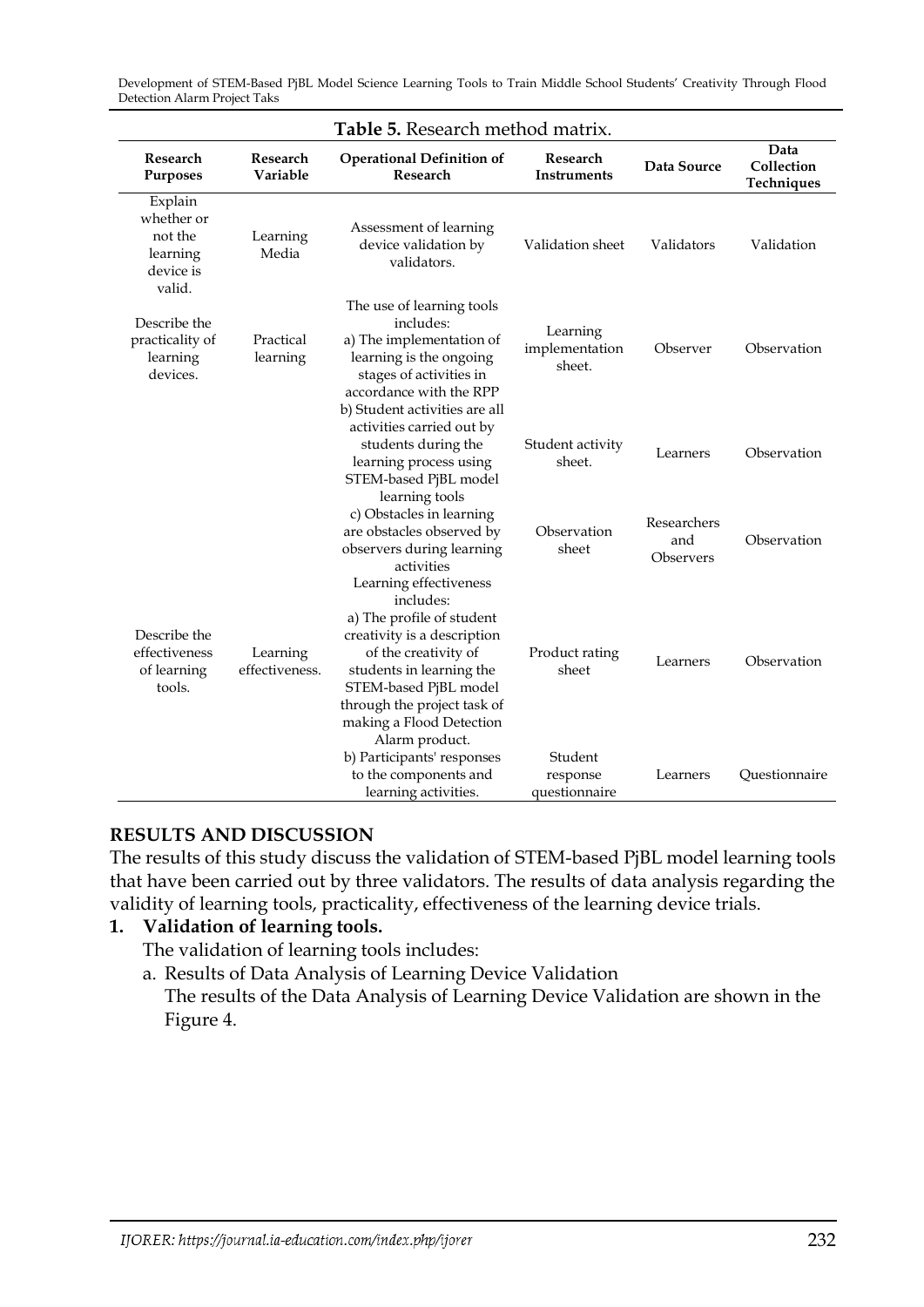

**Figure 4.** Analysis of learning device validation data.

Figure 4 shows the results of the validation of learning tools with an average score above the value of 3 which has valid assessment criteria to be applied in learning.



b. The average reliability (%) of learning devices is presented in the Figure 5.

**Figure 5**. The average validator rating reliability.

A learning tool that is feasible to use is if there is an agreement on the percentage of match between the three validators, it has a reliability percentage of 75% (Borich in Allamin Sophia, 2018). So, the conclusion from the diagram above is that the validity of the STEM-based PjBL model learning tools to train students' creativity that has been developed includes Syllabus, Lesson Plan, Teaching Materials, Student Worksheet, and Creativity Assessment Instruments are included in the valid criteria and suitable for use in learning activities.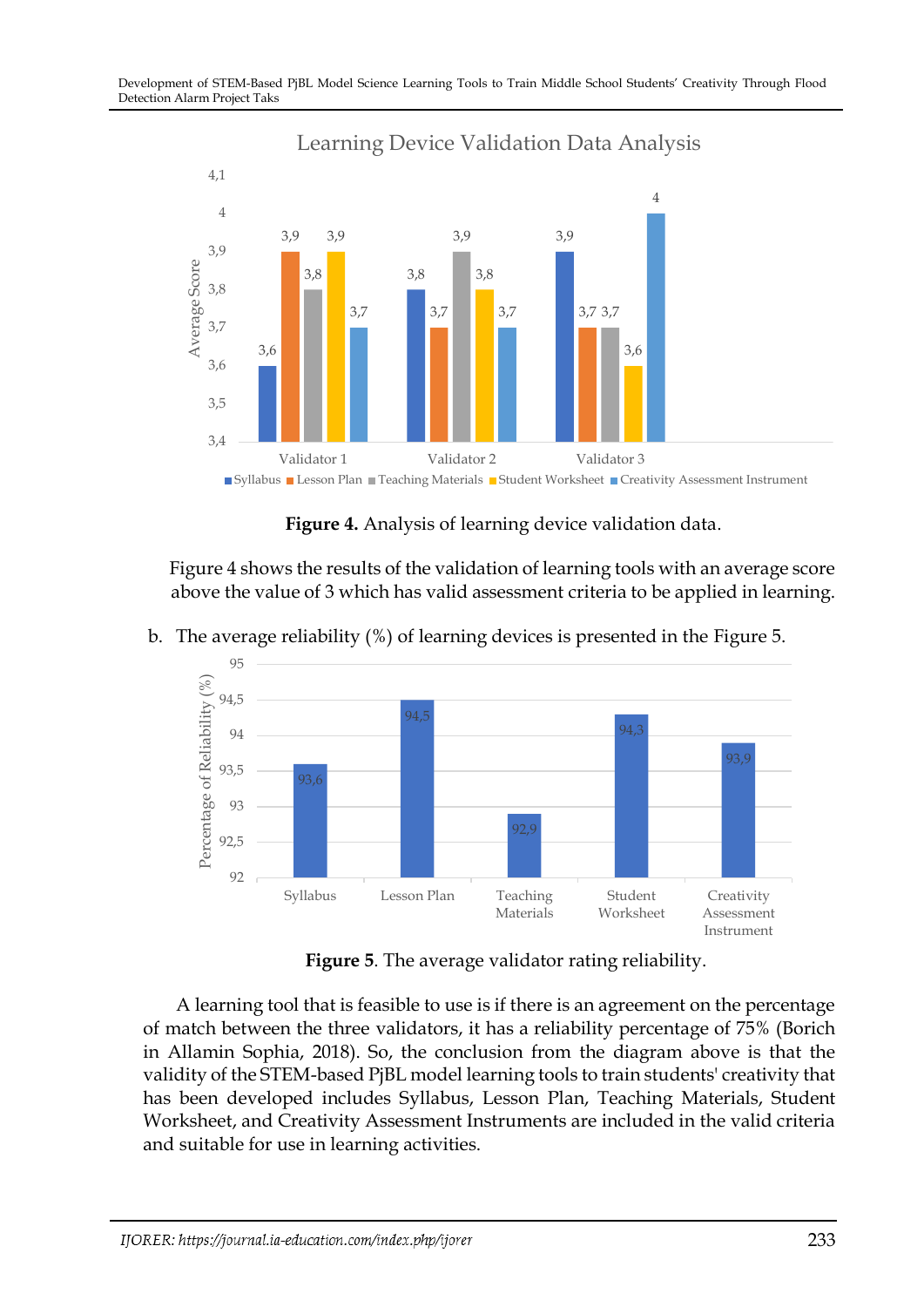#### **2. Practicality of learning tools.**

The practicality of STEM-based PjBL model learning tools to train students' creativity through assignments to make Flood Detection Alarm products that have been developed based on the following:

- a. Implementation of learning: validation of the assessment of the implementation of learning at meetings 1 to 3 gets a mode score of 4 with very good criteria. The reliability of the assessment results from the two observer teachers is 86% - 100%, with the highest percentage being 100%, meaning that the assessment of implementation by observers has a good match. Based on these results, it shows that the learning activities of the STEM-based Project Based Learning model are carried out well by the teacher, including the very good criteria.
- b. Student activities: In the 1st to 3rd meetings, student activities get a score of 4 with very good criteria. The reliability of the assessment results from the two observer teachers was 100%, meaning that the assessment of implementation by the observers had a good fit. Based on these results, it shows that the activities of students in learning with the STEM-based Project Based Learning model to increase the creativity of students through the assignment of the Flood Detection Alarm project are included in very good criteria.

Figure 6 are student activities when presenting designs and products for Flood Detection Alarms.



**Figure 6.** Photos of student activities when presenting designs and products for Flood Detection Alarms.

c. Barriers and obstacles encountered during the learning process can be resolved with several solutions so that learning can run smoothly as expected.

The practicality of STEM-based PjBL model learning tools to train students' creativity through the assignment of making Flood Detection Alarms that have been developed include the implementation of learning and student activities in very good criteria, as well as obstacles encountered during the learning process can be solved with several solutions so that learning can run smoothly as expected.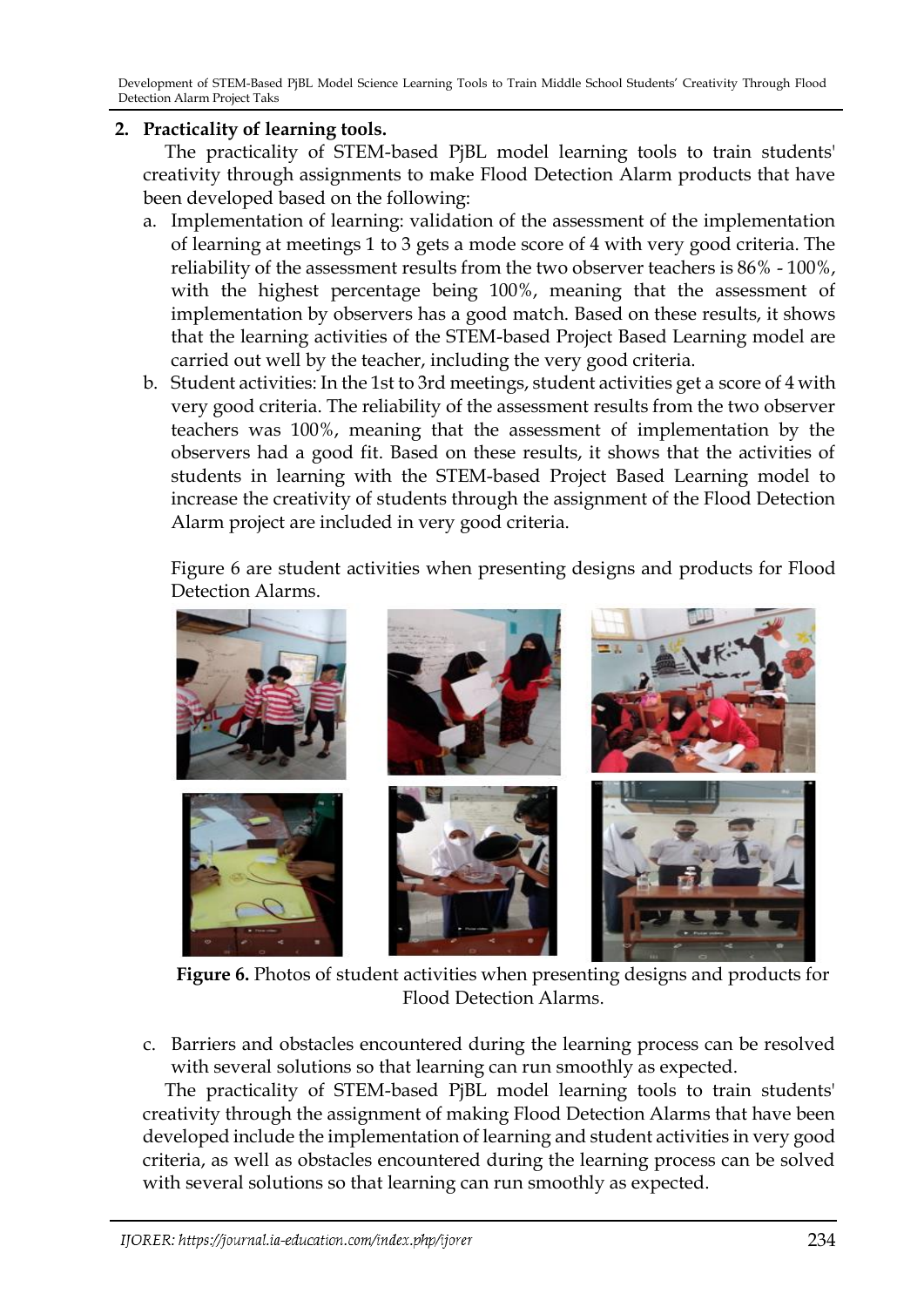#### **3. The effectiveness of learning tools.**

The effectiveness of the learning device is seen from the creativity of the Flood Detection Alarm product and the students' responses to the learning that has been carried out. The results of the data analysis of the effectiveness of learning devices:

a. The creativity of students is based on the assessment of the Flood Detection Alarm product made by students based on aspects: Novelty, Complexity, Appearance, Use of the tool and Application of Dynamic Electricity material on the tool. The results of the data analysis of the product creativity assessment are presented in the Table 6.

|                | Aspect<br><b>Creative Skills</b>                              | Score $(\%)$   |                | Average             |                  | R     |          |
|----------------|---------------------------------------------------------------|----------------|----------------|---------------------|------------------|-------|----------|
| N <sub>0</sub> |                                                               | P <sub>1</sub> | P <sub>2</sub> | <b>Score</b><br>(%) | Criteria         | (0/0) | Category |
| 1              | Novelty                                                       | 85             | 90             | 87,5                | Very<br>creative | 97,1  | Reliable |
| $\overline{2}$ | Complexity                                                    | 88             | 90             | 89                  | Very<br>creative | 98,9  | Reliable |
| 3.             | Appearance                                                    | 87             | 85             | 86                  | Very<br>creative | 98,8  | Reliable |
| 4.             | Use of the ool                                                | 88             | 90             | 89                  | Very<br>creative | 98,9  | Reliable |
| 5.             | Application of<br>Dynamic Electricity<br>material on the tool | 88             | 85             | 86,5                | Very<br>creative | 98,3  | Reliable |
|                | Average                                                       |                |                | 87,6                |                  | 98,4  |          |

**Table 6.** Results of student product creativity assessment data analysis

#### Explanation:

P1 : Rating by 1st observer

P2 : Rating by 2nd observer

 $R$  (%) : Reliability (%)

The results of the assessment of the two observers on the creativity of students' products have an average score of 87.6% which has very creative assessment criteria (based on Table 4). The agreement on the assessment between two observers on the creativity of students' products is 97.1% - 98.9%, which means that they have a good fit. The average agreement on the assessment is 98.4%, which means that the assessment of the assessment aspect of creativity performance (project) and student products has a match if the percentage is 75% (Borich in Allamin Sophia, 2018).

Figure 7 is the documentation of some student Flood Detection Alarm products.

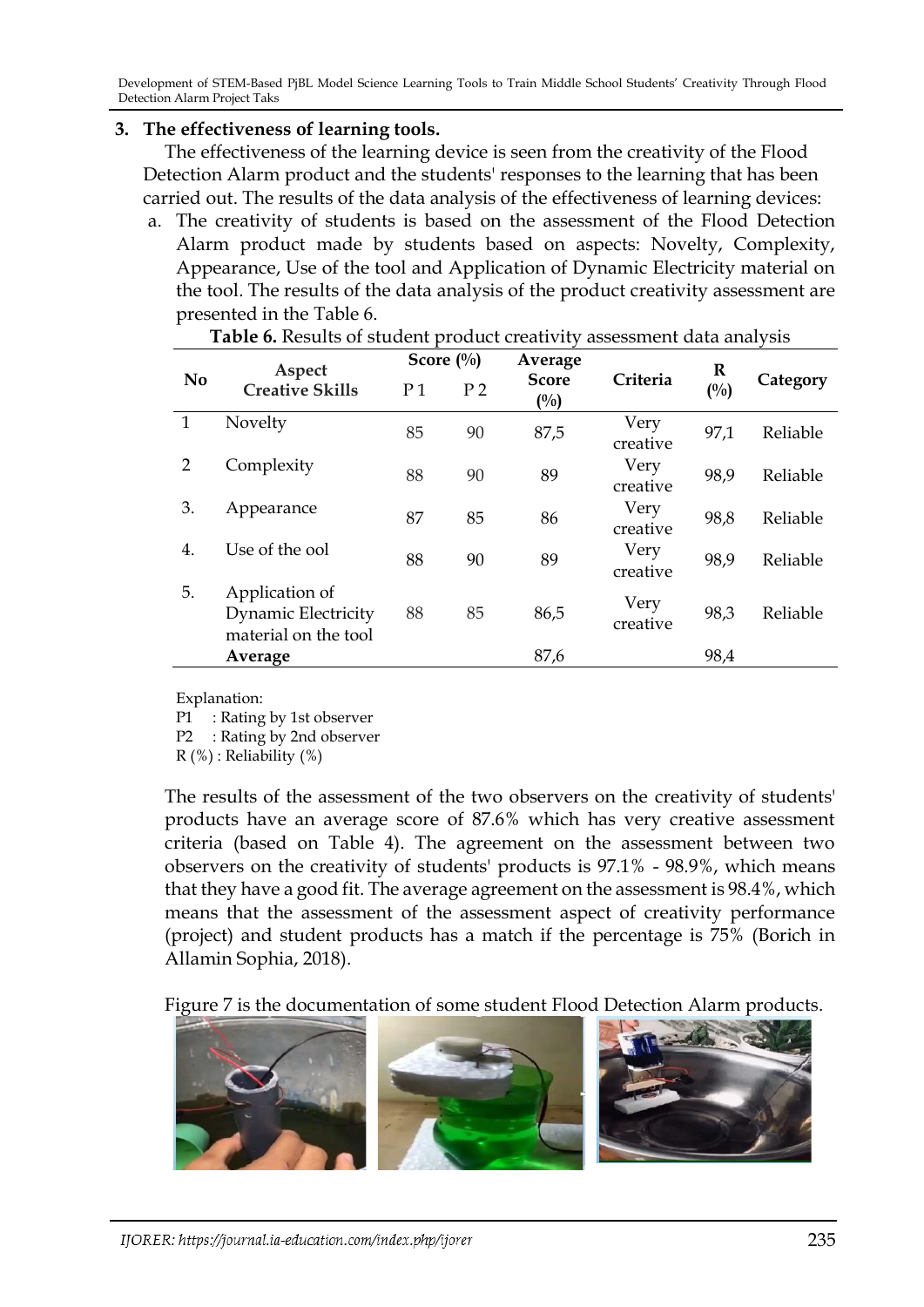

**Figure 7.** Flood detection alarm products.

b. Student responses: The results of observations and assessments of observers on student responses get an average score of 94% with positive response criteria. Based on these results, it shows that the students' responses to learning include strong criteria. The analysis of the results of the effectiveness of learning devices in terms of student creativity and student responses is included in the effective criteria.

#### **CONCLUSION**

Based on the research findings above it can be concluded that, the PjBL model of science learning tools with a STEM approach can train the creativity of junior high school students through the assignment of making Flood Detecting Alarms that have been developed including: (1) The validity of the learning device has an average score above the value of 3 which has the assessment criteria valid and suitable for use in learning; (2) The practicality of learning devices is in the very good category, obstacles that occur during learning can be resolved with several solutions so that learning can run smoothly as expected; (3) The effectiveness of learning tools including the effective criteria in terms of the creativity of students with a score has very creative assessment criteria and student responses has an average score with positive response criteria and is included in the strong criteria. The conclusion that can be underlined from the results of this research is the development of science learning tools with the PjBL model with a STEM approach that is suitable for use and trains students' creativity in making Flood Detection Alarm products on Dynamic Electricity material. Future research can take in another level education.

#### **REFERENCES**

- Adinda, N. W. (2020). Authentic assessment of early childhood creativity learning at annur i Sleman Yogyakarta. *Raudhah: Journal of Tarbiyah UINSU*, *8*(1), 92-104.
- Afgani, R. D. (2020). Online learning creativity for middle school students in the covid-19 pandemic. *Journal of Informatics and Vocational Education (JOIVE)*, *3*(2), 70-75. <https://dx.doi.org/10.20961/joive.v3i2.43057>
- Allamin, S. (2018). Development of chemistry learning devices using stem-based guided inquiry model (science, technology, engineering, and mathematics) to improve concept mastery and practice students' critical thinking skills on thermochemistry. *Unesa*.
- Ananda, Z. (2019). Development of a Simple Flood Detector Prototype*. Ocean University FKIP Physics Education Study Program: Journal of Physics and Science Education*, *2*(1), 7-12.
- Asmuniv. (2015). Electrical and electrical*. Vedc Malang*. [http://www.vedcmalang.com/pppptkboemlg/index.php/menuutama/listrikelectro/15](http://www.vedcmalang.com/pppptkboemlg/index.php/menuutama/listrikelectro/1507-asv9) [07-asv9](http://www.vedcmalang.com/pppptkboemlg/index.php/menuutama/listrikelectro/1507-asv9)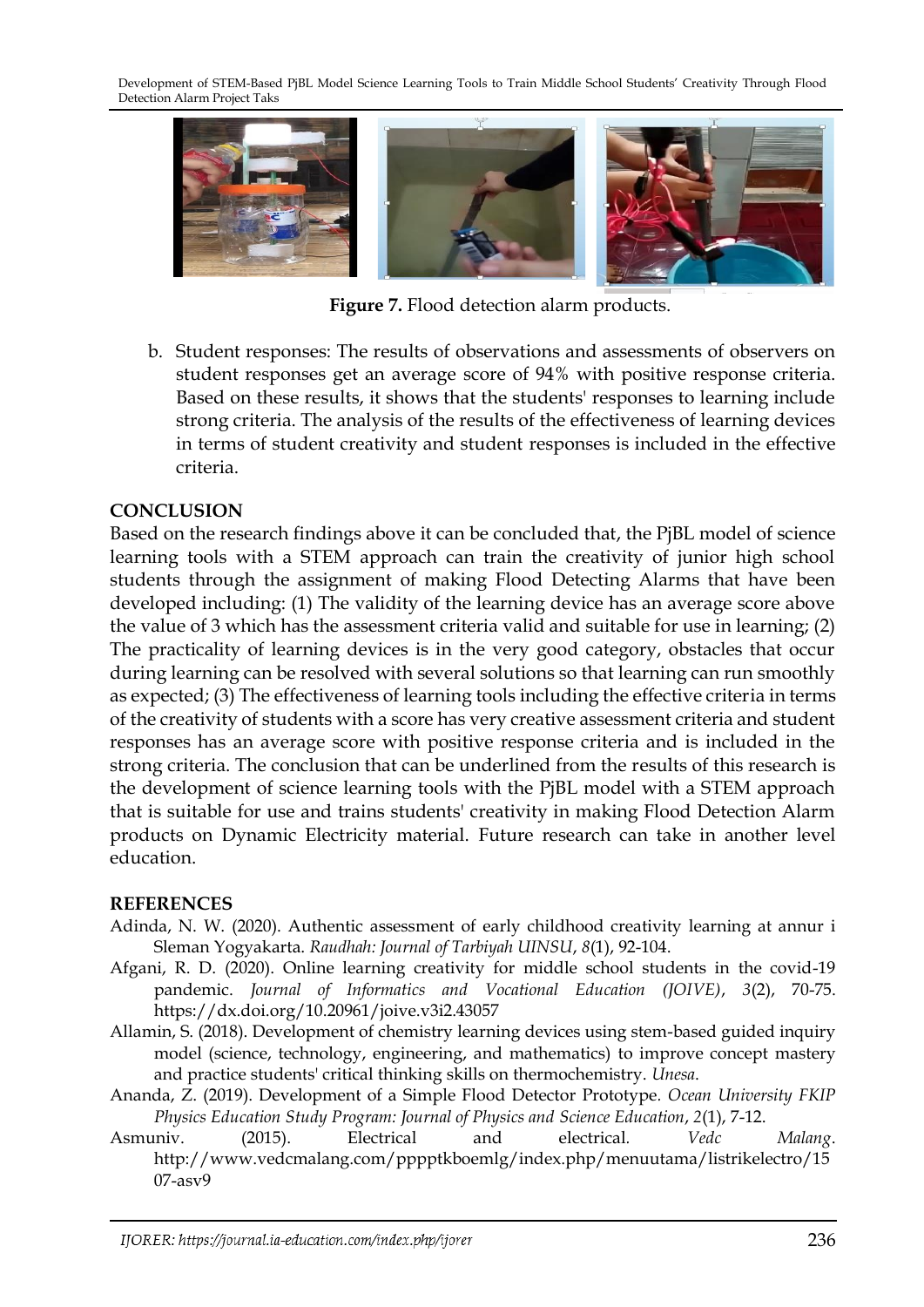- Baidowi, A. (2015). The effect of project-based learning model on the ability to write geography scientific works of high school students*. Journal of Geography Education*, *20*(1), 1- 11. <http://dx.doi.org/10.17977/um017v20i12015p048>
- Budiarti, Y. (2015). Development of creative ability in learning. *PROMOTION: Journal of Economic Education, 3*(1), 1-11. <http://dx.doi.org/10.24127/ja.v3i1.143>
- Directorate of Basic Education Teacher Development, SEAMEO Regional Center for QITEP in Science. (2018*). STEM-based Learning Technical Guidance Materials in the 2013 STEM Curriculum for Science Subjects*. Bandung: Directorate of Basic Education Teacher Development, Ministry of Education and Culture.
- Eldi. (2020). Analysis of the causes of floods in DKI Jakarta. *Journal of Research Innovation*, *1*(6), 1057-1064. <https://doi.org/10.47492/jip.v1i6.203>
- Fajrina, A. A. N. R. (2018). The role of project based learning models in creative thinking skills for class xi science through static fluids. *Journal of Education: Theory, Research, and Development*, *3*(2), 291- 295.
- Herawati, R. (2020). Flood detecting alarm prototype with water level sensorfunduino based on arduino uno microcontroller*. Go Infotech: Jurnal Ilmiah STMIK AUB*, *26*(1), 68-75. <https://doi.org/10.14710/jil.20.1.65-75>
- Zaking, S. (2022). Nadiem sebut kurikulum prototype beri nuansa belajar menyenangkan. *Jawa Pos.* [https://www.jawapos.com/nasional/09/02/2022/nadiem-sebut-kurikulum](https://www.jawapos.com/nasional/09/02/2022/nadiem-sebut-kurikulum-prototipe-beri-nuansa-belajar-menyenangkan/)[prototipe-beri-nuansa-belajar-menyenangkan/](https://www.jawapos.com/nasional/09/02/2022/nadiem-sebut-kurikulum-prototipe-beri-nuansa-belajar-menyenangkan/)
- Ikhsan, G. M. & Hendrasari, R. S. (2020*). Early flood warning system based on flood flow routing in Gajah Wong river.* Daerah Istimewa Yogyakarta: University Technology Yogyakarta.
- Indrawati. (2018). *STEM-based learning guidance materials in the 2013 curriculum for junior high school. science subjects.* The Ministry of Education and Culture in collaboration with SEAMEO Regional Center for QITEP in Science.
- Jauhariyyah, S. (2017). Science, technology, engineering and mathematics project based learning (STEM-PJBL) in science learning. *Pros. Seminars Pend. IPA Postgraduate UM, 2*(1), 432-436*.*
- Marlinah, L. (2017). Meningkatkan ketahanan ekonomi nasional melalui pengembangan usaha kreatif. *Jurnal Humaniora Universitas Bina Sarana Informatika,* XVII(2), 34 [https://doi.org/https://doi.org/10.31294/jc.v17i2.2488.](https://doi.org/https:/doi.org/10.31294/jc.v17i2.2488)
- Mawarni, R. (2020). the effect of stem-based project based learning model on students' creative thinking ability on static fluids in class XI sma negeri 4 Tebing Tinggi T.P 2019/2020*. Journal of Physics Learning Innovation (INPAFI, 8*(2), 8-15. <https://doi.org/10.24114/inpafi.v8i2.18678>
- Ministry of Education and Culture. (2020). *Circular letter number 15 of 2020 concerning guidelines for organizing learning from home in an emergency period for the spread of corona virus disease (covid-19).* Jakarta: Ministry of Education and Culture.
- Ministry of Education and Culture. (2017). *Syllabus model for junior high school/madrasah tsanawiyah (smp/mts) science subjects*. Jakarta: Ministry of Education and Culture.
- Ministry of Education and Culture. (2016). *Regulation of the minister of education and culture of the republic of Indonesia number 23. Educational assessment standards*. Jakarta: Minister of National Education. Jakarta: Ministry of Education and Culture.
- Rifandi, R., & Rahmi, Y. L. (2019). STEM education to fulfil the 21st century demand: A literature review. *Journal of Physics: Conference Series*, *1317*(1), 012208.
- Safaruddin, S., Degeng, I., Setyosari, P., & Murtadho, N. (2020). The Effect of PjBL with WBL Media and Cognitive Style on Students Understanding and Science-Integrated Concept Application. Jurnal Pendidikan IPA Indonesia, 9(3), 384-395. doi:https://doi.org/10.15294/jpii.v9i3.24628
- Sari, N. R. & Purwasih, R. (2017). Problem based learning to improve mathematical problem solving ability and self efficacy of teacher prospective students. *National Journal of Mathematics Education, 1*(1), 163-177. <http://dx.doi.org/10.33603/jnpm.v1i1.275>